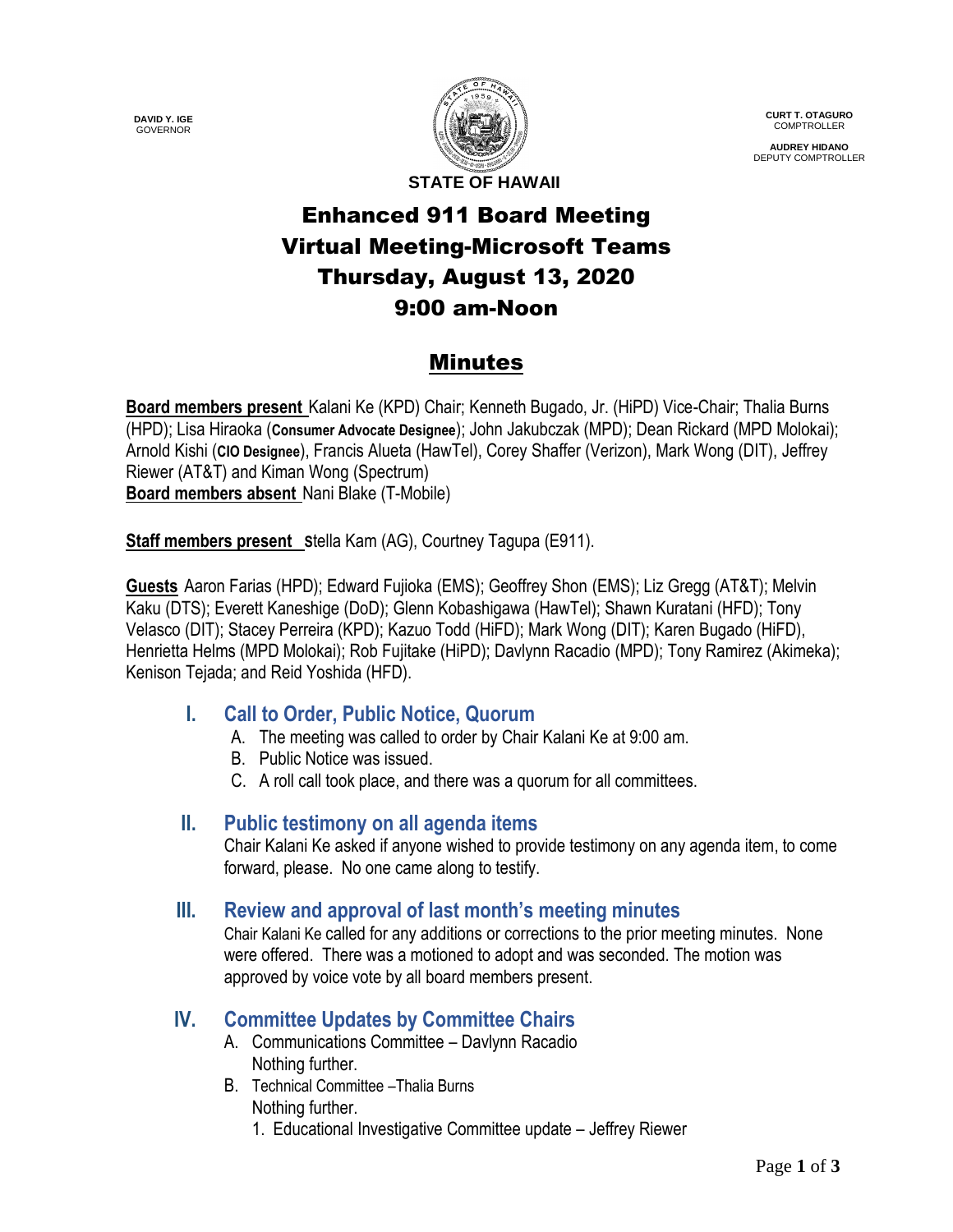Nothing further.

C. Finance Committee – Kiman Wong Review of monthly cash flow report. Nothing further.

### **V. PSAP Status Updates**

- A. Kauai Stacy Perreira for Kalani Ke. Nothing further.
- B. Oahu HPD Aaron Farias. Nothing further.
- C. Oahu HFD –Reid Yoshida Nothing further.
- D. Oahu EMS Edward Fujioka Nothing further.
- E. Molokai Henrietta Helm for Dean Rickard Nothing further.
- F. Maui Davlynn Racadio for John Jakubczak: Nothing further.
- G. Hawaii County PD Robert Fujitake for Ken Bugado Nothing further.
- H. Hawaii County FD Kazuo Todd Nothing further.
- I. Hickam-Pearl Harbor RDC Vic Freeland (not in attendance)

## **VI. Executive Director's Report**

- A. The Executive Director reviewed the FY 2021-25 Strategic Budget Plan with the Board. The following issues were discussed with the Board during the review:
	- i. The cash flow for the 5-year strategic plan is estimated to remain flat.
	- ii. The Board should consider its support of HB 1680 for the next legislative session.
	- iii. The non-recurring and recurring costs for the transition to NG911 was the average of the high end and the low end estimated cost provided by Winbourne Consulting.
	- iv. The start of the transition to NG911 will be delayed for one year due to insufficient time to gather enough information to support an increase in the legislative ceiling and provide an analysis of whether there is adequate cash flow to proceed with the transition without a surcharge fee increase.
	- v. Thalia Burns questioned that HPD's MSAG actual cost was understated for FY 2020. The Executive Director responded, saying the low amount was an encumbrance for the remaining two months of MSAG expenses for FY 2020.
	- vi. There was a discussion on the allowability required overtime payments for the training of telecommuncators. Stella Kam stated that §138-5, HRS included reasonable costs associated with training and the Board may vote to include overtime payments as part of the reasonable costs for training. Thalia Burns motioned to include overtime payments as a reimbursable cost associated with the training of PSAP personnel. Mark Wong seconded, and the motion was approved by voice vote of all board members present.

### **VII. Items for Discussion, Consideration, and Action**

- A. 911 Timeline update.
	- Chair Ke requested to refer any timeline updates to Executive Director for processing.
- B. FirstNet Update: Kenison Tejada provided an update of FirstNet activities for the previous month.